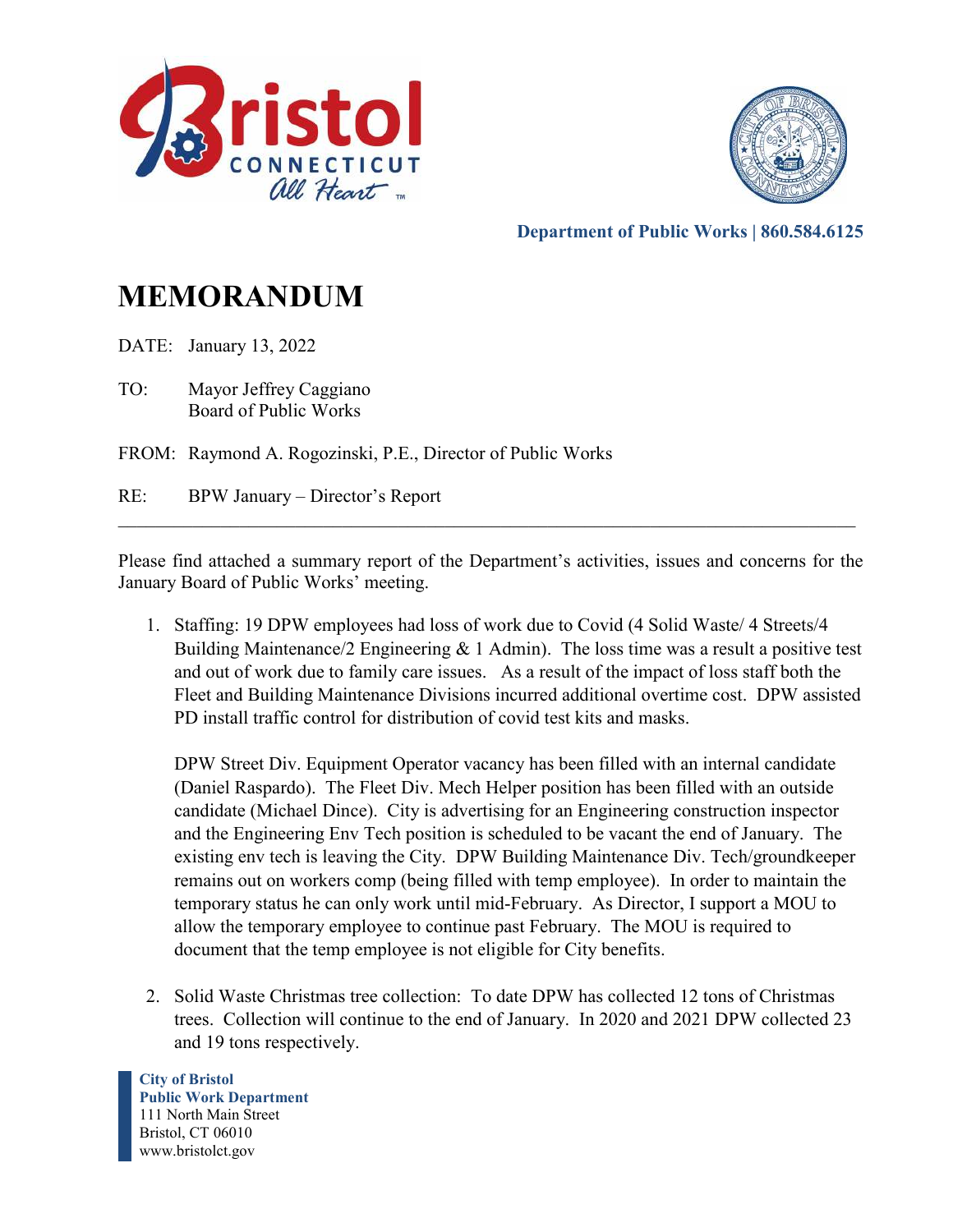



**Department of Public Works | 860.584.6125** 

- 3. Transfer Station: DPW repairing the retaining walks and walkways along the collection containers/dumpsters accessed by residents. Work consists of replacing a portion of the retaining walls, removing the asphalt walks & curbs and installing precast concrete curbing. The area will be backfilled with milling/process and paved in the spring when asphalt plants open.
- 4. Vehicles: DPW received delivery of a pickup \$44,000 plow & lift scheduled to installed (\$68,000). Mason dump scheduled to be received the end of January (\$77,000). Bulk truck currently out to bid  $\&$  scheduled to be received  $1/19/22$ . Street Div. roadside tacker/mower being serviced by outside vendor (electric/PTO/transmission). Repair cost \$32,000, tracker/mower replacement cost \$120,000.
- 5. Snow Operations: DPW Snow operations was activated for 3 storm and several times to address ice issues (including 1/4/21 black ice/freezing rain during the AM commute). OT cost to date \$53,428/\$270,000 budget. Snow Plow Vendor fees approx. \$18,000/\$320,000 budget. Salt delivered 1,500 tons. Both the DPW yard and Peacedale salt dome are fully stocked.

DPW currently pretreats with liquid magnesium and/or salt. Liquid pretreatments cannot be applied at below freezing temperatures due to high water content and salt does not stay on high traffic roads. DPW is investigating pretreatment with brine. Although pretreating with a salt brine solution does have the same potential freezing issue as mag due to its low cost compared to mag salt brine solution can be applied more often (during the day for night time benefit).

DPW cleared approximately 15 sidewalks identified by PD. DPW will issue bills to property owners. If past history is an indication, approximate 10-12 will not pay & DPW will forward to Corp Council to lien property. Bills include a time stamp picture of sidewalk before and after snow removal.

6. Salt Dome reroofing project: Currently out to bid. As part of bid the existing unused conveyor is scheduled to be removed and the western shed roof may be replaced (bid alternate) to increase height for vehicles.

**City of Bristol Public Work Department** 111 North Main Street Bristol, CT 06010 www.bristolct.gov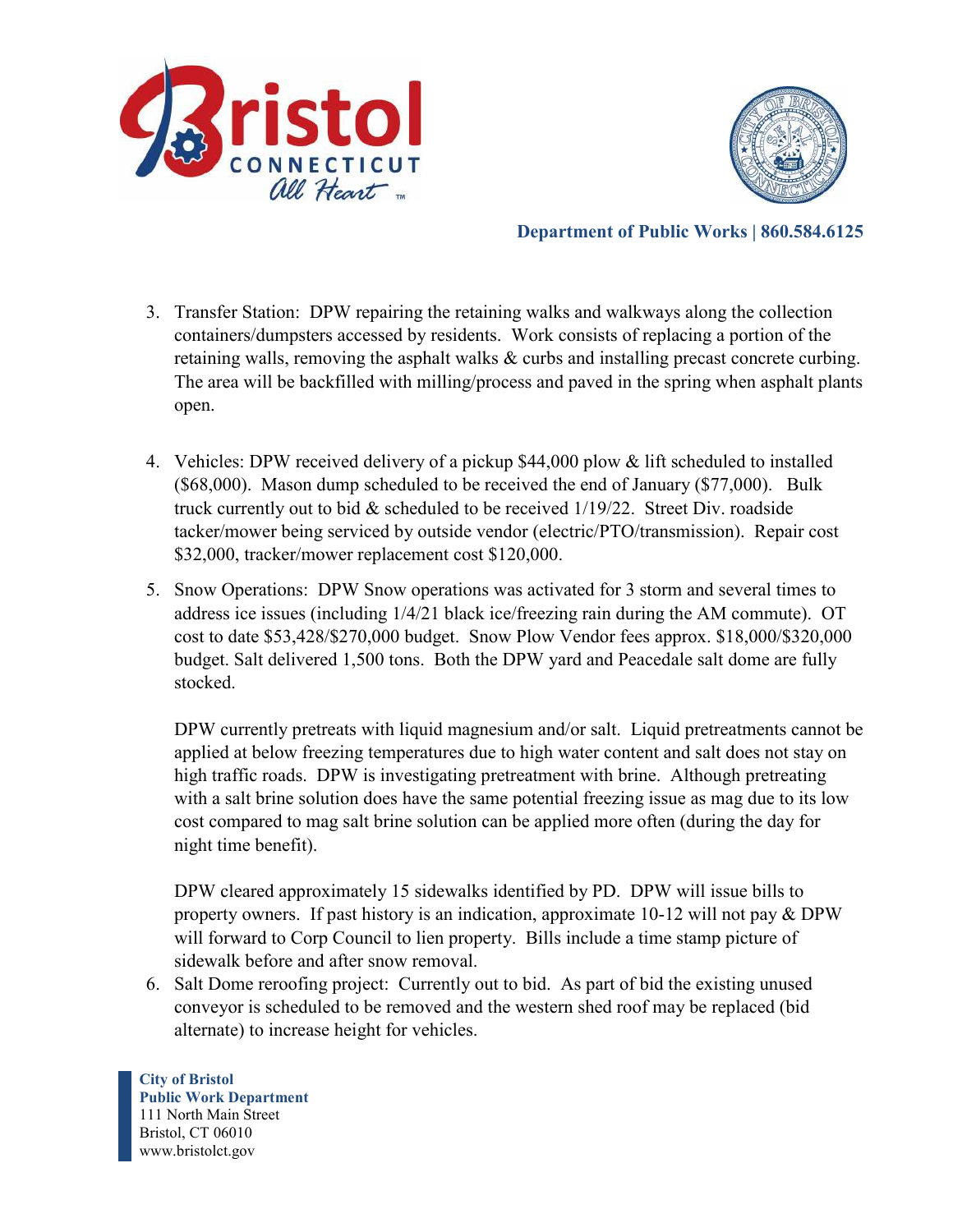



#### **Department of Public Works | 860.584.6125**

- 7. DPW Street Division installed storm drainage at Stafford School for the BOE. Drainage installed loam and seeding in the spring required.
- 8. Cert Team has requested permission to place a table at the north entrance of City Hall for a St. Vincent DePaul food drive. The request is for 1/1/22 to 1/25/22.
- 9. Flood Erosion Control Board meeting; DPW to coordinate meeting date/time. The Flood Control Board consist of the City Council. BPW members will be invited/notified. Agenda items below:
	- a. City Area of Flooding Director's DPW memo dated 9/7/21
	- b. FEMA Flood Assistance Program
	- c. NRCS & mitigation grant programs
	- d. Proposed New FEMA Flood Plain maps Pequabuck River
- 10. DPW Phone System: IT reprogramed DPW's City Hall and City Yard phones in order enable staff located at either location to answer either phone. This will allow the City Yard to answer the City Hall phone during emergency operations and allow City Hall to answer the Yard phone after operations 3:00PM shift.
- 11. Route 6 rail Crossing: DPW is hiring an Engineering firm to assist DPW Engineering obtain a State Encroachment permit to reconstruct the Route 6 rail crossing west of Clark Ave. Work consist of formatting design plans into DOW format and detour signage plan.
- 12. Mem Blvd: Bridge construction continues, obelisk are currently being fabricated off-site. A tour to see the obelisk can be arranged for board members (if desired). Retaining wall schedule impacted by cold weather, however anticipated completion date week of February 6, 2022.
- 13. Emergency Management Meeting scheduled to coordinate DPW, PD, EMS and FD activity on 1/19/21.
- 14. Eversource map of proposed tree trimming attached.

Feel free to contact me with any question or concerns at 860-584-6113.

**City of Bristol Public Work Department** 111 North Main Street Bristol, CT 06010 www.bristolct.gov